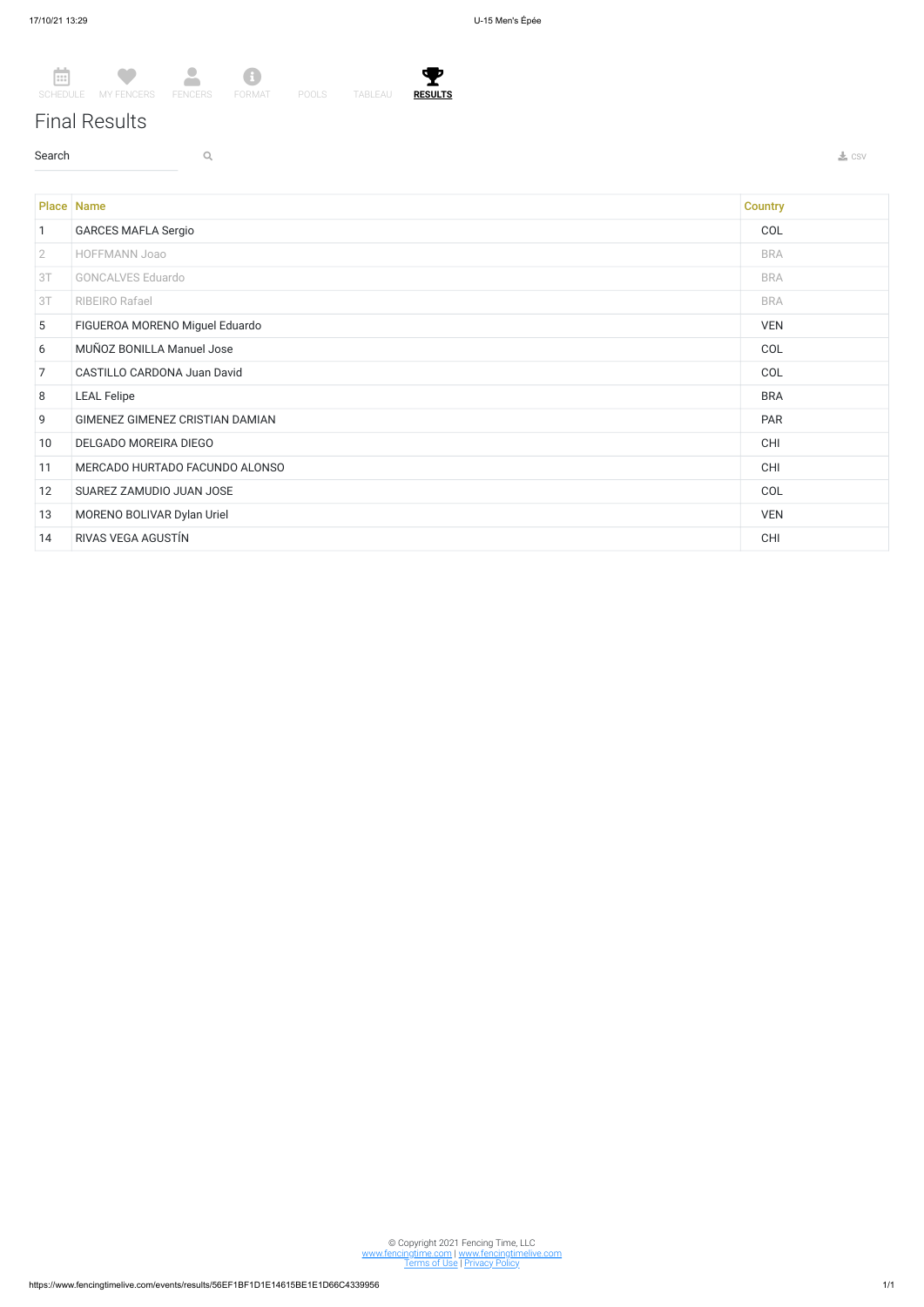曲 SCHEDULE MY FENCERS FENCERS FORMAT POOLS TABLEAU œ  $\Delta$ 8



Ÿ. **RESULTS**

## Final Results

 $\sim$  Search  $\sim$  Q. The contract of the contract of the contract of the contract of the contract of the contract of the contract of the contract of the contract of the contract of the contract of the contract of the contr

Place Name **Country Country Country (2008)** 1 BERNAL RIQUELME MERARDOL ENMANUEL **PAR** 2 GONZALEZ RODRIGUEZ Josue Alejandro VEN 3T INOSTROZA Lucas CHI 3T WU Nicky BRA Products and the second second second second second second second second second second second second second second second second second second second second second second second second second second second 5 BUSNARDO Lucas BRA 6 GARCES MAFLA Sergio COL 7 DELGADO MOREIRA DIEGO CHI 8 FIGUEROA MORENO Miguel Eduardo VEN 9 ROJAS VERDUGUEZ Marco Esteban BOL 10 CASTILLO CARDONA Juan David COL 11 LOPEZ CHIRIMELLI Felipe Alejandro VEN 12 RIBEIRO Rafael BRA 13 TORRES MARTINEZ Nikolai Felipe COL 14 MUÑOZ BONILLA Manuel Jose COL 15 TORRES Diego CHI 16 BARBI Matheus BRA 17 GUERRA Martin CHI 18 GIMENEZ GIMENEZ CRISTIAN DAMIAN **PAR** 

© Copyright 2021 Fencing Time, LLC www.fencingtime.com | www.fencingtimelive.com <u>Terms of Use | Privacy Policy</u>